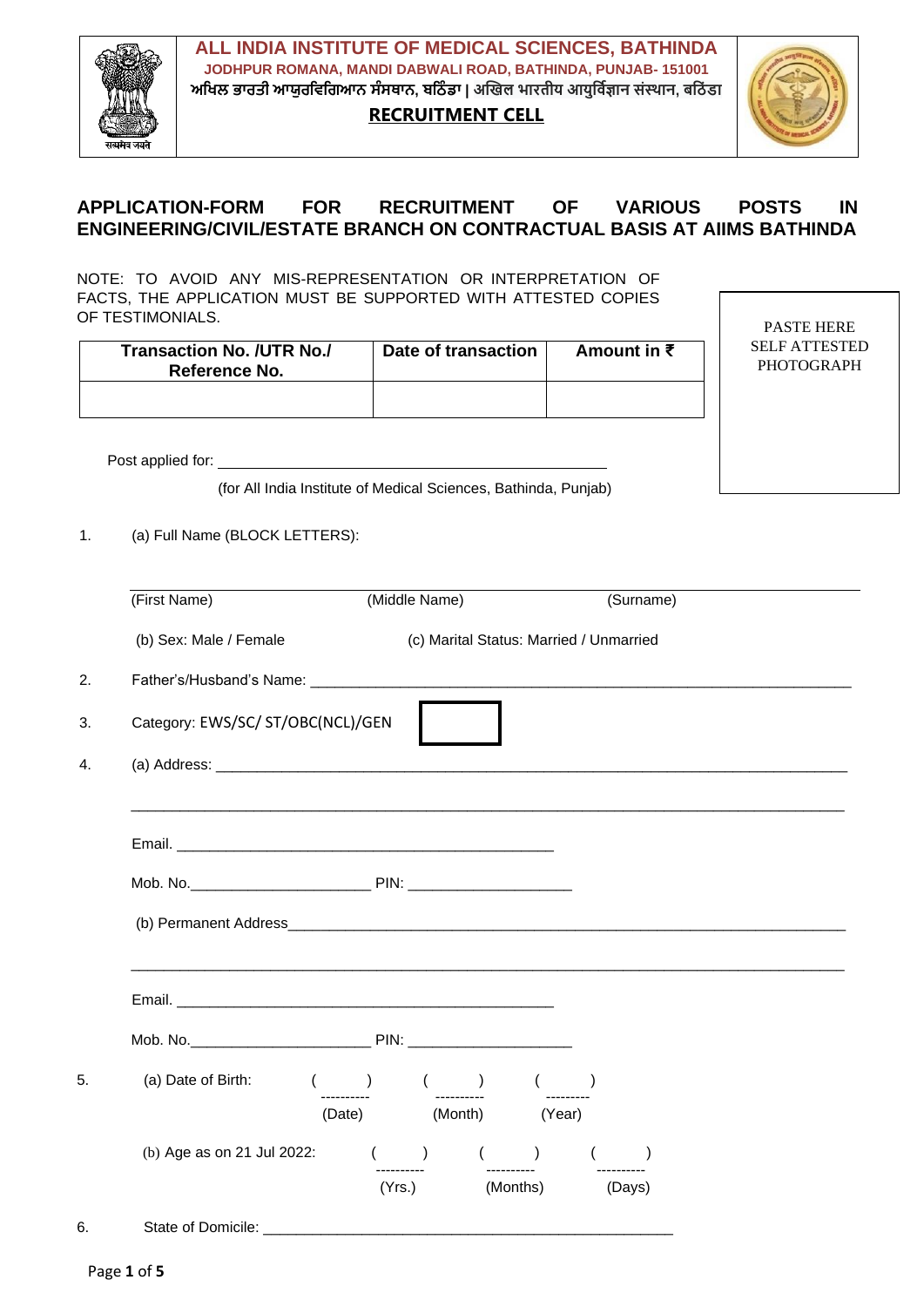7. Nationality: \_\_\_\_\_\_\_\_\_\_\_\_\_\_\_\_\_\_\_\_\_\_\_\_\_\_Religion: \_\_\_\_\_\_\_\_\_\_\_\_\_\_\_\_\_\_\_\_\_\_

#### 8. **Educational Qualifications**:

(Please attach attested copies of certificates/degrees in support of your qualifications)

| <b>Examination</b>      | Year of | No. of   | <b>Class/Division and</b> | <b>University/Institution</b> |  |  |
|-------------------------|---------|----------|---------------------------|-------------------------------|--|--|
| <b>Passed</b>           | Passing | attempts | Percentage                |                               |  |  |
| Matric/S.S.C.           |         |          |                           |                               |  |  |
| Intermediate/HSC        |         |          |                           |                               |  |  |
| Diploma in              |         |          |                           |                               |  |  |
| Bachelor Degree in      |         |          |                           |                               |  |  |
| Master's Degree in      |         |          |                           |                               |  |  |
| Any Other Qualification |         |          |                           |                               |  |  |

#### 9. **Details of Work Experience:**

(Please attach attested copies of experience certificates)

| Name of Post<br>$\&$ | Period (Date) |    | Duration |       |      | Name of the<br>Organization                 | Salary Drawn/<br>Pay Scale (In | Nature of Duties |  |
|----------------------|---------------|----|----------|-------|------|---------------------------------------------|--------------------------------|------------------|--|
| Indicate             | From          | To | Yrs.     | Mths. | Days |                                             | case of Govt.<br>Organization) |                  |  |
| Temporary/           |               |    |          |       |      |                                             |                                |                  |  |
| Permanent            |               |    |          |       |      |                                             |                                |                  |  |
|                      |               |    |          |       |      |                                             |                                |                  |  |
|                      |               |    |          |       |      |                                             |                                |                  |  |
|                      |               |    |          |       |      |                                             |                                |                  |  |
|                      |               |    |          |       |      |                                             |                                |                  |  |
|                      |               |    |          |       |      |                                             |                                |                  |  |
|                      |               |    |          |       |      |                                             |                                |                  |  |
|                      |               |    |          |       |      |                                             |                                |                  |  |
|                      |               |    |          |       |      |                                             |                                |                  |  |
|                      |               |    |          |       |      |                                             |                                |                  |  |
|                      |               |    |          |       |      |                                             |                                |                  |  |
|                      |               |    |          |       |      |                                             |                                |                  |  |
|                      |               |    |          |       |      |                                             |                                |                  |  |
|                      |               |    |          |       |      |                                             |                                |                  |  |
| Total<br>Experience  |               |    |          |       |      | Years ___________ Months _________<br>_Days |                                |                  |  |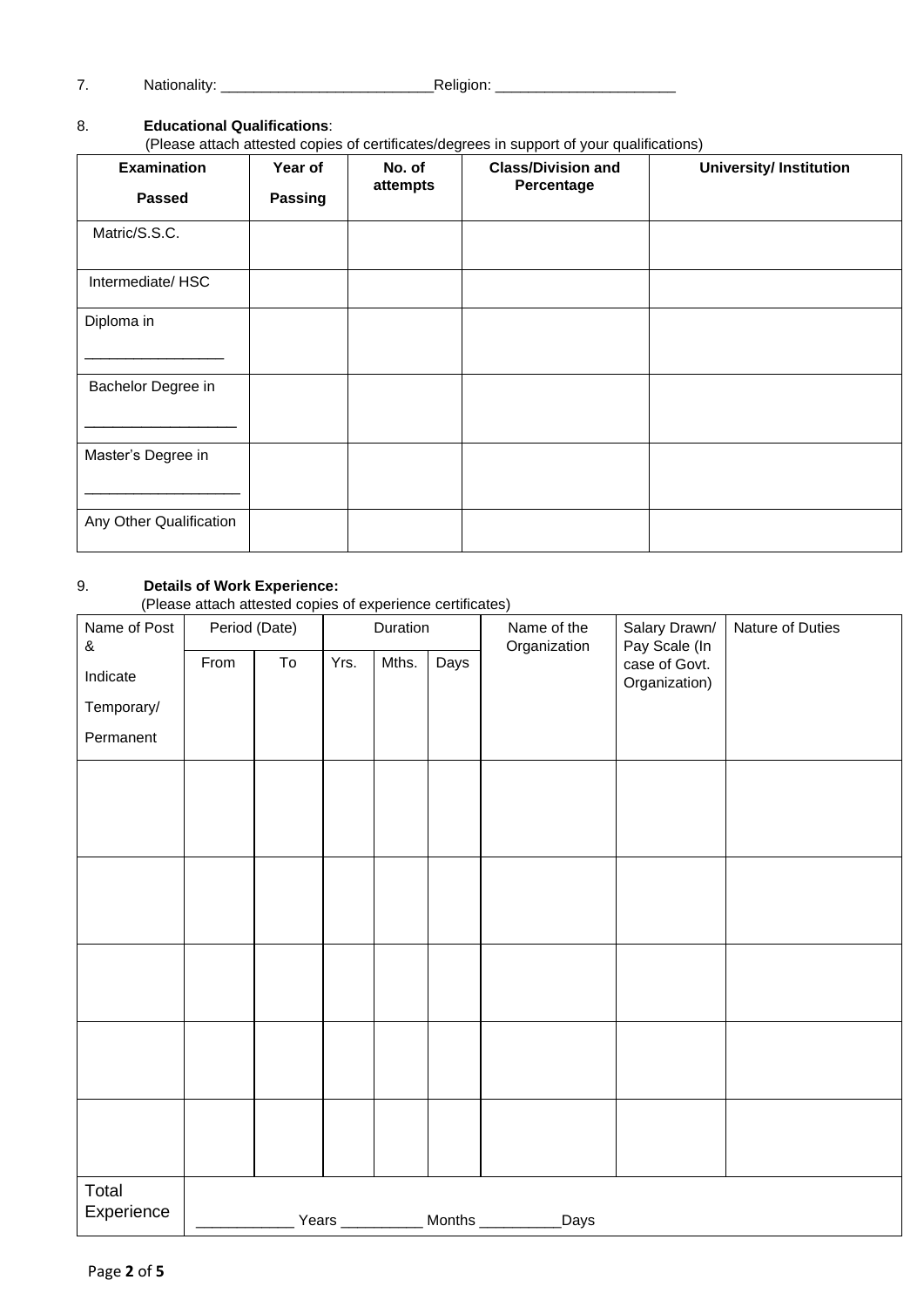- 10. Details of Prizes, Medals, Scholarships & National/ International Awards etc.:
- 11. Additional qualification such as membership of scientific society etc.:

| 12. | (a) | Present employment/ post held if any                                | $\ddot{\cdot}$ . The contract of the contract of the contract of the contract of the contract of the contract of the contract of the contract of the contract of the contract of the contract of the contract of the contract of th |
|-----|-----|---------------------------------------------------------------------|-------------------------------------------------------------------------------------------------------------------------------------------------------------------------------------------------------------------------------------|
|     | (b) | Pay Scale                                                           | the control of the control of the control of the control of the control of                                                                                                                                                          |
|     | (c) | Total emoluments drawn                                              |                                                                                                                                                                                                                                     |
|     | (d) | Address of present employer                                         |                                                                                                                                                                                                                                     |
|     |     |                                                                     |                                                                                                                                                                                                                                     |
| 13. |     | If selected, what notice period would you<br>require before joining |                                                                                                                                                                                                                                     |

14. Self-evaluation of your work, particularly its strengths in different fields of activity including patient care, teaching, research and administrative, related to the job, which, in your view, entitles you to the post applied for may be given in Annexure- I.

15. I attach attested copies of certificates/ degrees in support of age, category, qualification and experience etc. as per list enclosed Annexure-II.

Date:

Place: Place: Signature of the candidate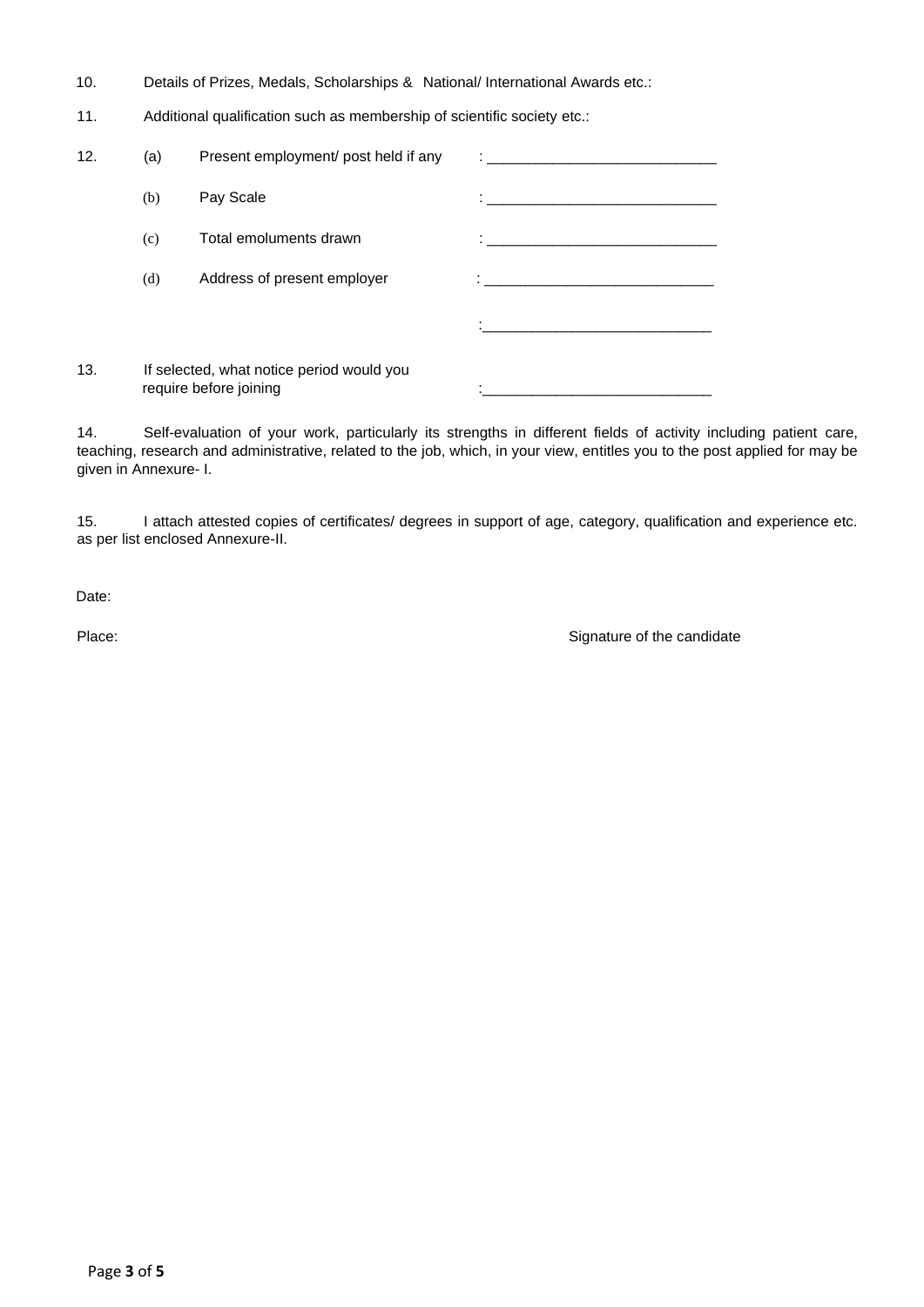## **DECLARATION BY THE CANDIDATE**

Post applied for \_\_\_\_\_\_\_\_\_\_\_\_\_\_\_\_\_\_\_\_\_\_\_\_\_\_\_\_\_\_\_\_\_\_\_\_\_ at AIIMS, Bathinda.

I hereby declare that the above information is true, complete and correct to the best of my knowledge and belief. I have not suppressed any material, fact or factual information. I understand that my candidature is liable to be rejected in the event of any mis- statement/discrepancy in the particulars being detected and after my appointment in such an event, my services are liable to be terminated without any notice to me or reasons thereof. I am not aware of any circumstance, which might impair my fitness for employment under the Government.

I further declare that I fulfill all the conditions of eligibility regarding age limit, educational qualification and experience etc. prescribed for the post.

I am not employed in any other Government Institution/ Autonomous body.

I am employed with ……………………………………… Government/Private Institution and if selected, I shall join duty only after acceptance of my resignation from my current employer

**OR**

Date:

Place: Signature of the candidate

## **\*DECLARATION TO BE SIGNED BY OBC CANDIDATES ONLY**

|                                                                                                 | <b>Example 2018 Son/daughter/wife of the contract of the contract of the contract of the contract of the contract of the contract of the contract of the contract of the contract of the contract of the contract of the contrac</b> |  |  |  |  |
|-------------------------------------------------------------------------------------------------|--------------------------------------------------------------------------------------------------------------------------------------------------------------------------------------------------------------------------------------|--|--|--|--|
| resident of Village/Town/City/District                                                          |                                                                                                                                                                                                                                      |  |  |  |  |
| State _______________________Community______________________(certificate enclosed) hereby       |                                                                                                                                                                                                                                      |  |  |  |  |
| declare that I belong to the the community which is                                             |                                                                                                                                                                                                                                      |  |  |  |  |
| recognized as a backward class by the Govt. of India for the purpose of reservation in services |                                                                                                                                                                                                                                      |  |  |  |  |
| as per orders contained in Department of Personnel and Training Office Memorandum               |                                                                                                                                                                                                                                      |  |  |  |  |
| No.36012/22/93-Estt(SCT) dated 8.9.1993. It is also declared that I do not belong to the        |                                                                                                                                                                                                                                      |  |  |  |  |
| persons/sections (creamy layer) mentioned in Column 3 of OM No. 36012/22/93-Estt(SCT)           |                                                                                                                                                                                                                                      |  |  |  |  |
| dated 08.09.1993 and modified vide Govt. of India, Department of Personnel and Training OM      |                                                                                                                                                                                                                                      |  |  |  |  |
| No.36033/3/2004Estt(Res) dated 09.03.2004.                                                      |                                                                                                                                                                                                                                      |  |  |  |  |

Date:

Place: (Signature of the applicant)

\*Note: The closing date for receipt of application will be treated as the date of reckoning for OBC status of the candidate and also, for assuming that the candidate does not fall in the creamy layer.